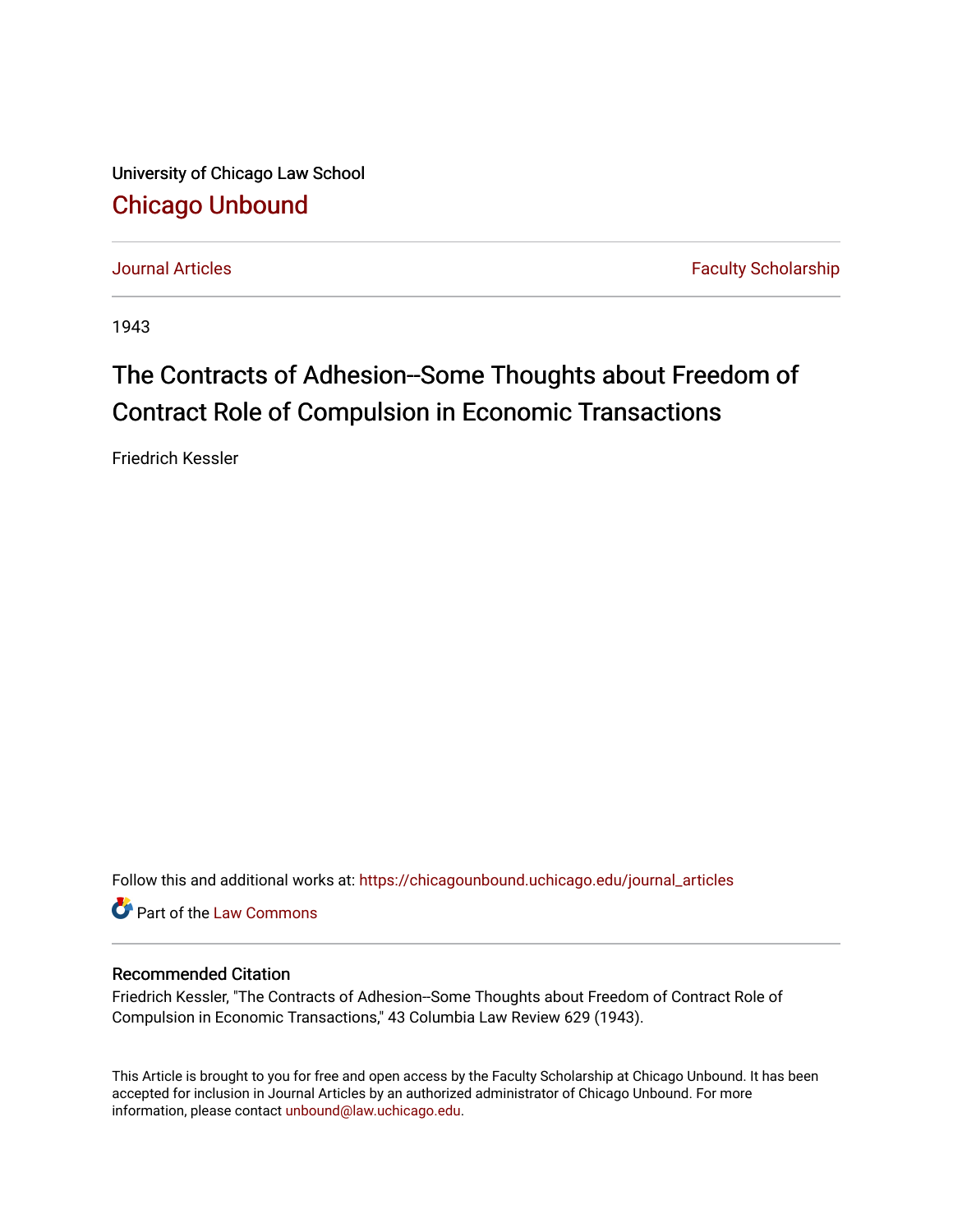## **CONTRACTS** OF **ADHESION-SOME THOUGHTS ABOUT** FREEDOM OF **CONTRACT**

## FRIEDRICH KESSLER

With the development of a free enterprise system based on an unheard of division of labor, capitalistic society needed a highly elastic legal institution to safeguard the exchange of goods and services on the market. Common law lawyers, responding to this social need, transformed "contract" from the clumsy institution that it was in the sixteenth century into a tool of almost unlimited usefulness and pliability. Contract thus became the indispensable instrument of the enterpriser, enabling him to go about his affairs in a rational way. Rational behavior within the context of our culture is only possible if agreements will be respected. It requires that reasonable expectations created by promises receive the protection of the law or else we will suffer the fate of Montesquieu's Troglodytes, who perished because they did not fulfill their promises. This idea permeates our whole law of contracts, the doctrines dealing with their formation, performance, impossibility and damages.

Under a free enterprise system rationality of the law of contracts has still another aspect.<sup>1</sup> To keep pace with the constant widening of the market the legal system has to place at the disposal of the members of the community an ever increasing number of typical business transactions and regulate their consequences. But the law cannot possibly anticipate the content of an infinite number of atypical transactions into which members of the community may need to enter. Society, therefore, has to give the parties freedom of contract; to accommodate the business community the ceremony necessary to vouch for the deliberate nature of a transaction has to be reduced to the absolute minimum. Furthermore, the rules of the common law of contract have to remain *Jus dispositivum--to* use the phrase of the Romans; that is, their application has to depend on the intention of the parties or on their neglect to rule otherwise. (If parties to a contract have failed to regulate its consequences in their own way, they will be supposed to have intended the consequences envisaged by the common law.) Beyond that the law cannot go. It has to delegate legislation to the contracting parties. As far as they are concerned, the law of contract has to be of their own making.

**<sup>1.</sup>** Max Weber, *Rechtssoziologie,* 3 (2) **GRUNDRISS** DER **SOZIALOEKONOMIK** (2nd ed. 1925) 413 *et scq.*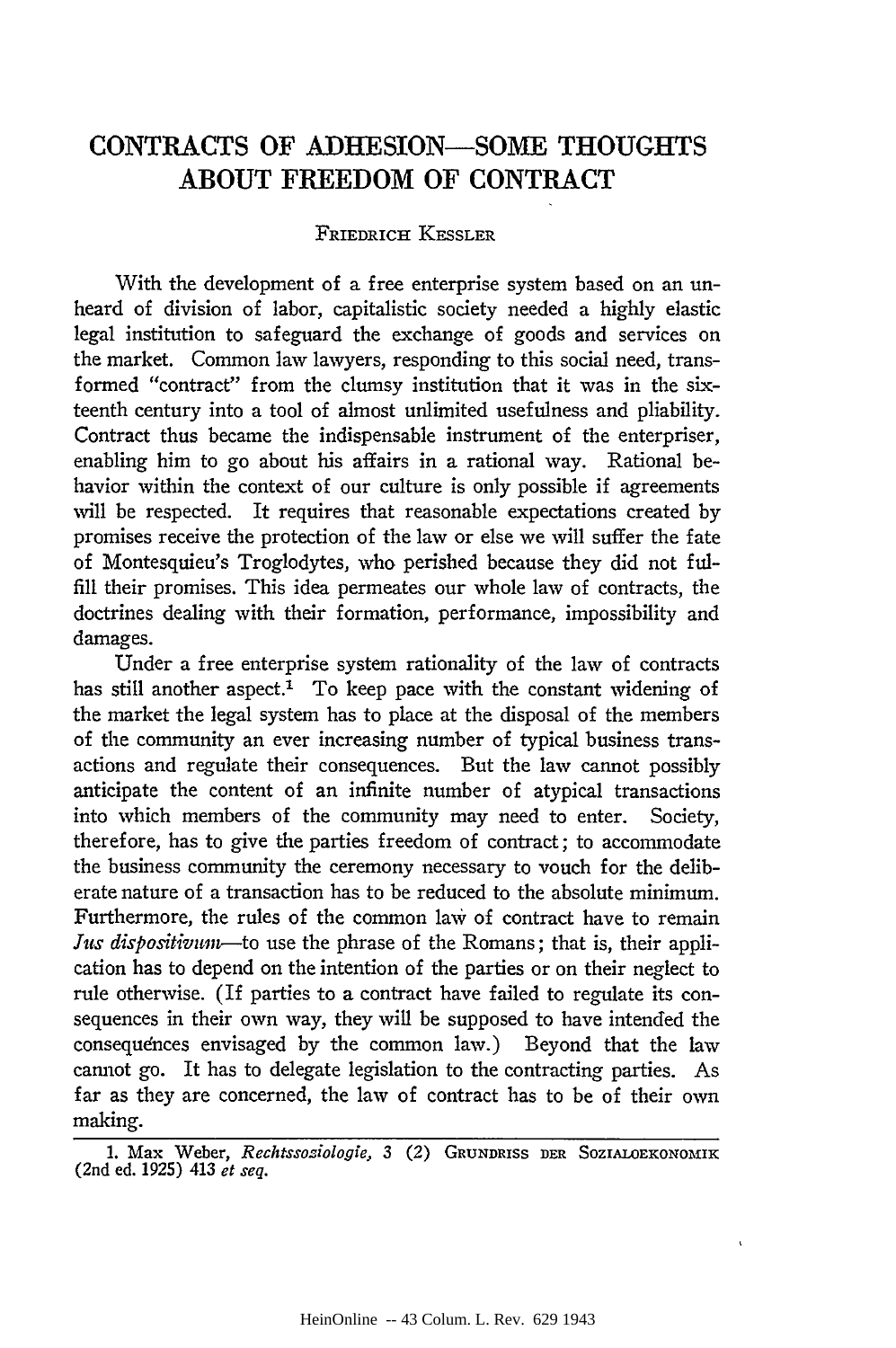Thus freedom of contract does not commend itself for moral reasons only; it is also an eminently practical principle. It is the inevitable counterpart of a free enterprise system.<sup>1ª</sup> As a result, our legal lore of contracts reflects a proud spirit of individualism and of *laissez* faire. This is particularly true for the axioms and rules dealing with the formation and interpretation of contracts, the genuineness and reality of consent. Contract—the language of the cases tells us—is a private affair and not a social institution. The judicial system, therefore, provides only for their interpretation, but the courts cannot make contracts for the parties.<sup>2</sup> There is no contract without assent, but once the objective manifestations of assent are present, their author is bound. A person is supposed to know the contract that he makes.<sup>3</sup> "A mere offer imposes no duty of action upon the offeree; there is no obligation to accept or reject or to take any notice of it."4 If an offeror does not hear from the offeree about the offer, he is free to make inquiries or to withdraw his offer, but he cannot regard silence as an acceptance. Either party is supposed to look out for his own interests and his own protection. Oppressive bargains can be avoided by careful shopping around. Everyone has complete freedom of choice with regard to his partner in contract, and the privity-of-contract principle respects the exclusiveness of this choice.5 Since a contract is the result of the free bargaining of parties who are brought together by the play of the market and who meet each other on a footing of social and approximate economic equality, there is no danger that freedom of contract will be a threat to the social order as a whole. Influenced by this optimistic creed, courts are

la. Pound, *Liberty of Contract* (1909) 18 YALE L. **J.** 454; Williston, *Freedom of Contract* (1921) 6 **CoRNEL.L** L. **Q.** 365; Hamilton, *Freedom of Contract,* **3** ENcvc. Soc. Scr. 450.

2. Urian v. Scranton Life Insurance Company, 310 Pa. 144, 165 Atl. 21 (1933); Imperial Fire Insurance Company v. Coos County, 151 U. S. 452 (1894).<br>3. In the absence of fraud or misrepresentation parties who have put their

contract in writing and signed it will not be heard to say that they have not read it or did not know, understand or assent to its contents provided the document is legible however small the print. L'Estrange v. F. Graucob Ltd., 2 K. B. 394 (1934).' For American cases see 1 **WILLISTON,** CONTACTS (rev. ed., 1936) § 90A.

4. Prosser, *Delay in Acting on an Application for Insurance* (1935) **3** U. **or** Cni. L. Ray. 39, 45.

5. Coast Fisheries Co. v. Linen Thread Co., 269 Fed. 841 (D. Mass. 1921);<br>Kaufman v. Sydeman, 251 Mass. 210, 146 N. E. 365 (1925). The evolution and<br>gradual restriction of the privity of contract principle with the help of disclosed principal), third party beneficiary, assignment and tort doctrines ex-<br>presses our awareness of the growing impersonality of the market and of the social function of contracts. We regard the undisclosed principal doctrine no longer<br>as a wholly anomalous doctrine which ignores the fundamental notion of the com-<br>mon law "that a contract creates strictly personal obligati tracting parties." HUFFCUT, AGENCY (2d ed. 1921) 158; Ames, Undisclosed Principal—His Rights and Liabilities (1909) 18 YALE L. J. 443. The privity of contract doctrine no longer perfectly insulates the producer from direct ultimate consumer, as the food and dangerous instrumentality cases illustrate.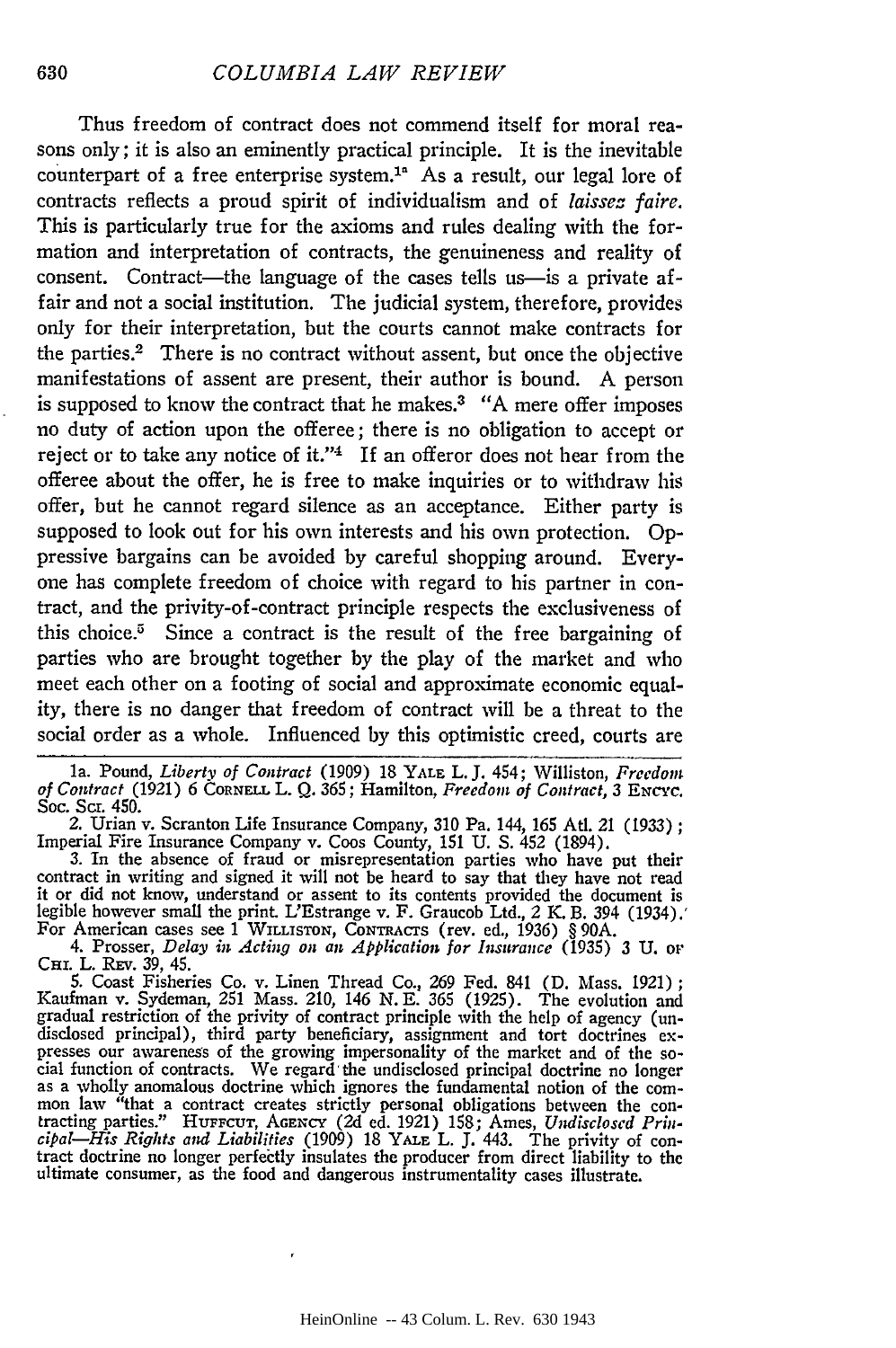extremely hesitant to declare contracts void as against public policy "because if there is one thing which more than another public policy requires it is that men of full age and competent understanding shall have the utmost liberty of contracting, and that their contracts when entered into freely and voluntarily shall be held sacred and shall be enforced by

Courts of justice."<sup>8</sup><br>The development of large scale enterprise with its mass production and mass distribution made a new type of contract inevitable-the standardized mass contract.7 **A** standardized contract, once its contents have been formulated by a business firm, is used in every bargain dealing with the same product or service. The individuality of the parties which so frequently gave color to the old type contract has disappeared. The stereotyped contract of today reflects the impersonality of the market. It has reached its greatest perfection in the different types of contracts used on the various exchanges. Once the usefulness of these contracts was discovered and perfected in the transportation, insurance, and banking business, their use spread into all other fields of large scale enterprise, into international as well as national trade, and'into labor relations. It is to be noted that uniformity of terms of contracts typically recurring in a business enterprise is an important factor in the exact calculation of risks. Risks which are difficult to calculate can be excluded altogether. Unforseeable contingencies affecting performance, such as strikes, fire, and transportation difficulties can be taken care of.8 The standard clauses in insurance policies are the most striking illustrations of successful attempts on the part of business enterprises to select and control risks assumed under a contract. The insurance business probably deserves credit also for having first realized the full importance of the so-called "juridical risk", the danger that a court or jury may be swayed by "irrational factors" to decide against a powerful defendant. Ingenious clauses have been the result.<sup>9</sup> Once their practical utility was proven, they were made use of in other lines of business. It is highly probable that the desire to avoid juridical risks has been a motivating factor in the widespread

<sup>6.</sup> Sir G. Jessel, M. R., in Printing and Numerical Registering Co. v. Sampson, L. R. 19 Eq. 462, 465 (1875).

<sup>7.</sup> PAUSNITZ, THE STANDARDIZATION OF COMMERCIAL CONTRACTS IN ENGLISH AND CONTINENTAL LAW (1937) reviewed by Llewellyn (1939) 52 HARV. L. REV, 700; Llewellyn, *What Price Contract—An Essay in Perspective* (1931) 40 YALE L. **J.** 704; Issacs, *The Standardizing of* Contracts (1917) 27 YALE L. **J.** 34; RAISER, DAs RECET **DER** ALLGEMEINEN GESCHAEFTSBEDINGUNGEN **(1936).** 8. For a far reaching clause in a sales contract see Hollis Bros. & Co. Ltd. v.

White Sea Timber Trust, Ltd., 3 All Eng. R. 895 (1936). Here the seller of timber from a port in the Arctic Circle open for navigation only about twenty- one days stipulated "this contract is subject to sellers making necessary chartering arrangements for the expedition and sold subject to shipments any goods not shipped to be cancelled."

<sup>9.</sup> PATTERSON, ESSENTIALS OF INSURANCE LAW (1935) 282 *et seq.*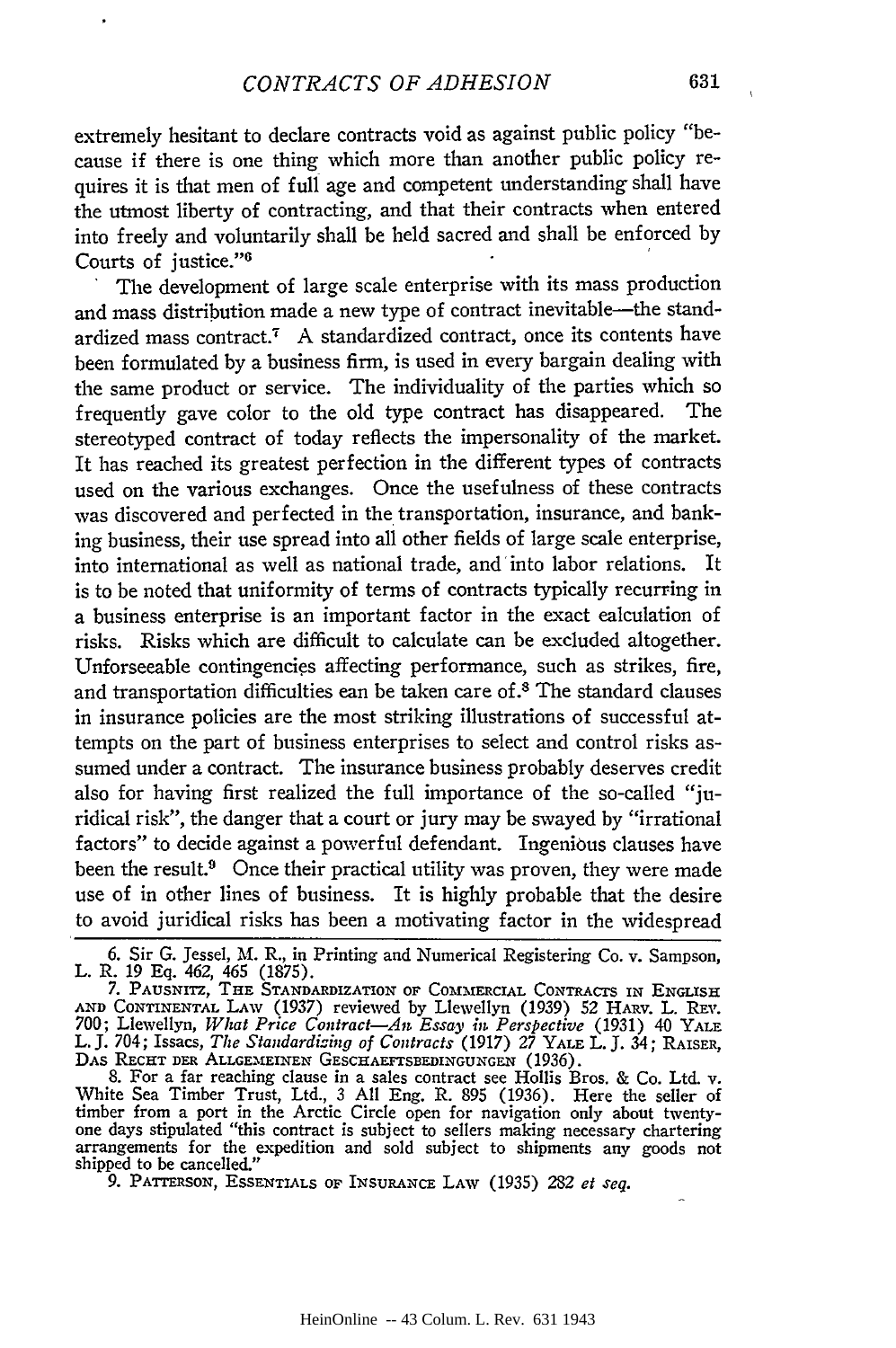use of warranty clauses in the machine industry limiting the common law remedies of the buyer to breach of an implied warranty of quality and particularly excluding his right to claim damages.<sup>10</sup> The same is true for arbitration clauses in international trade. Standardized contracts have thus become an important means of excluding or controlling the "irrational factor" in litigation. In this respect they are a true reflection of the spirit of our time with its hostility to irrational factors in the judicial process, and they belong in the same category as codifications and restatements.

In so far as the reduction of costs of production and distribution thus achieved is reflected in reduced prices, society as a whole ultimately benefits from the use of standard contracts. And there can be no doubt that this has been the case to a considerable extent. The use of standard contracts has, however, another aspect which has become increasingly important. Standard contracts are typically used by enterprises with strong bargaining power. The weaker party, in need of the goods or services, is frequently not in a position to shop around for better terms, either because the author of the standard contract has a monopoly (natural or artificial) or because all competitors use the same clauses. His contractual intention is but a subjection more or less voluntary to terms dictated by the stronger party, terms whose consequences are often understood only in a vague way, if at all. Thus, standardized contracts are frequently contracts of adhesion; they are *à prendre ou à laisser*.<sup>11</sup> Not infrequently the weaker party to a prospective contract even agrees in advance not to retract his offer while the offeree reserves for himself the power to accept or refuse **;12** or he submits to terms or change of terms which will be communicated to him later. To be sure, the latter type of clauses regularly provide for a power to disaffirm,<sup>13</sup> but as a practical matter they are acquiesced in frequently, thus becoming part of the "living law". Lastly, standardized contracts have also been used to control and regulate the distribution of goods from producer all the way down to the ultimate consumer. They have become one of the many devices to build up and strengthen industrial empires.

And yet the tremendous economic importance of contracts of ad-

**<sup>10.</sup>** For an effort of the legislature to protect the interests of the buyer of agricultural machinery see NORTH **DAKOTA** LAWS (1919) c. 238, construed in Palaniuk v. Allis Chalmers Mfg. Co., **57 N. D.** 199, 220 **N.** W. **638** (1928). **11.** The word "contract of adhesion" has been introduced into the legal vocab-

ulary by Patterson, *The Delivery of a Life Insurance Policy* (1919) 33 HARv. L. REV. 198, 222. 12. Cole, McIntyre, Norfleet Co. v. Hollaway, 141 Tenn. 679, 214 S. W. 817

<sup>(1919)</sup> discussed by Corbin in (1920) 29 YALE L. **J.** 441.

<sup>13.</sup> See the standard form of an application for a life insurance policy, reprinted<br>in PATTERSON, CASES AND OTHER MATERIALS ON THE LAW OF INSURANCE (1932)<br>819; Robinson v. U. S. Benevolent Society, 132 Mich. 695 (1903).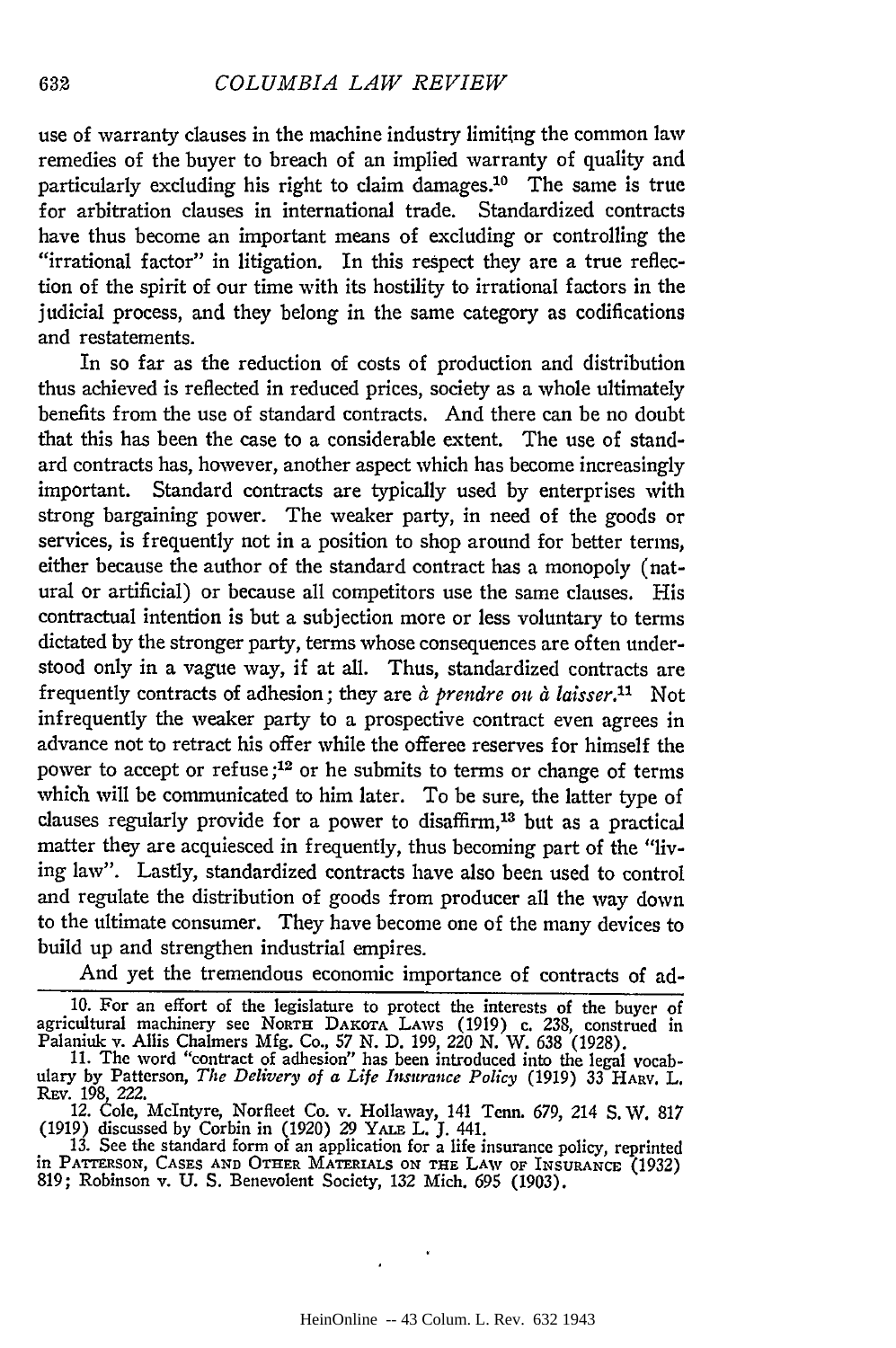hesion is hardly reflected in the great texts on contracts or in the Restatement. As a matter of fact, the term "contract of adhesion" or a similar symbol has not even found general recognition in our legal vocabulary. This will not do any harm if we remain fully aware that the use of the word "contract" does not commit us to an indiscriminate extension of the ordinary contract rules to all contracts. But apparently the realization of the deepgoing antinomies in the structure of our system of contracts is too painful an experience to be permitted to rise to the full level of our consciousness. Consequently, courts have made great efforts to protect the weaker contracting party and still keep "the elementary rules" of the law of contracts intact. As a result, our common law of standardized contracts is highly contradictory and confusing, and the potentialities inherent in the common law system for coping with contracts of adhesion have not been fully developed. The law of insurance contracts furnishes excellent illustrations. Handicapped by the axiom that courts can only interpret but cannot make contracts for the parties, courts had to rely heavily on their prerogative of interpretation to protect a policy holder. To be sure many courts have shown a remarkable skill in reaching "just" decisions by construing ambiguous clauses against their author even in cases where there was no ambiguity. Still, this round about method has its disadvantages as the story of the treatment of warranties in life insurance contracts strikingly demonstrates. Courts, when protecting an innocent policy holder against the harshness of the doctrine, did not state clearly that as a matter of public policy an insurance company cannot avoid liability merely because of the falsity of a statement which has been labelled "warranty". They felt that freedom of contract prevented them from saying so. Instead they disguised as "interpretation" their efforts to change warranties into representations. 14 But this makeshift solution tempted insurance companies to try the usefulness of "warranties" again and again.<sup>15</sup>

Society had thus to pay a high price in terms of uncertainty for the luxury of an apparent homogeneity in the law of contracts. Finally, the legislature had to step in. In many jurisdictions warranties have been put on the same footing with representations; in fire insurance, legislation has even prescribed the contents of the standard policy. No such need has arisen with regard to contracts for reinsurance. Here parties of equal skill and bargaining power are dealing with another.

<sup>14.</sup> *Cf.* Moulov v. American Life Ins. Co., 111 U. S. 335 (1884) ; Ehrenzweig and Kessler, *Misrepresentations and False Warranty in the Illinois Insurance Code*<br>(1942) 9 U. of CHI. L. REv. 209, 210 *et seq.* 

<sup>15.</sup> On the shortcomings of the "interpretation" device which results in a constant struggle between draftsman of standardized contracts and courts, see Llewellyn, Book Review (1939) 52 HARv. L. REv. 702, 703.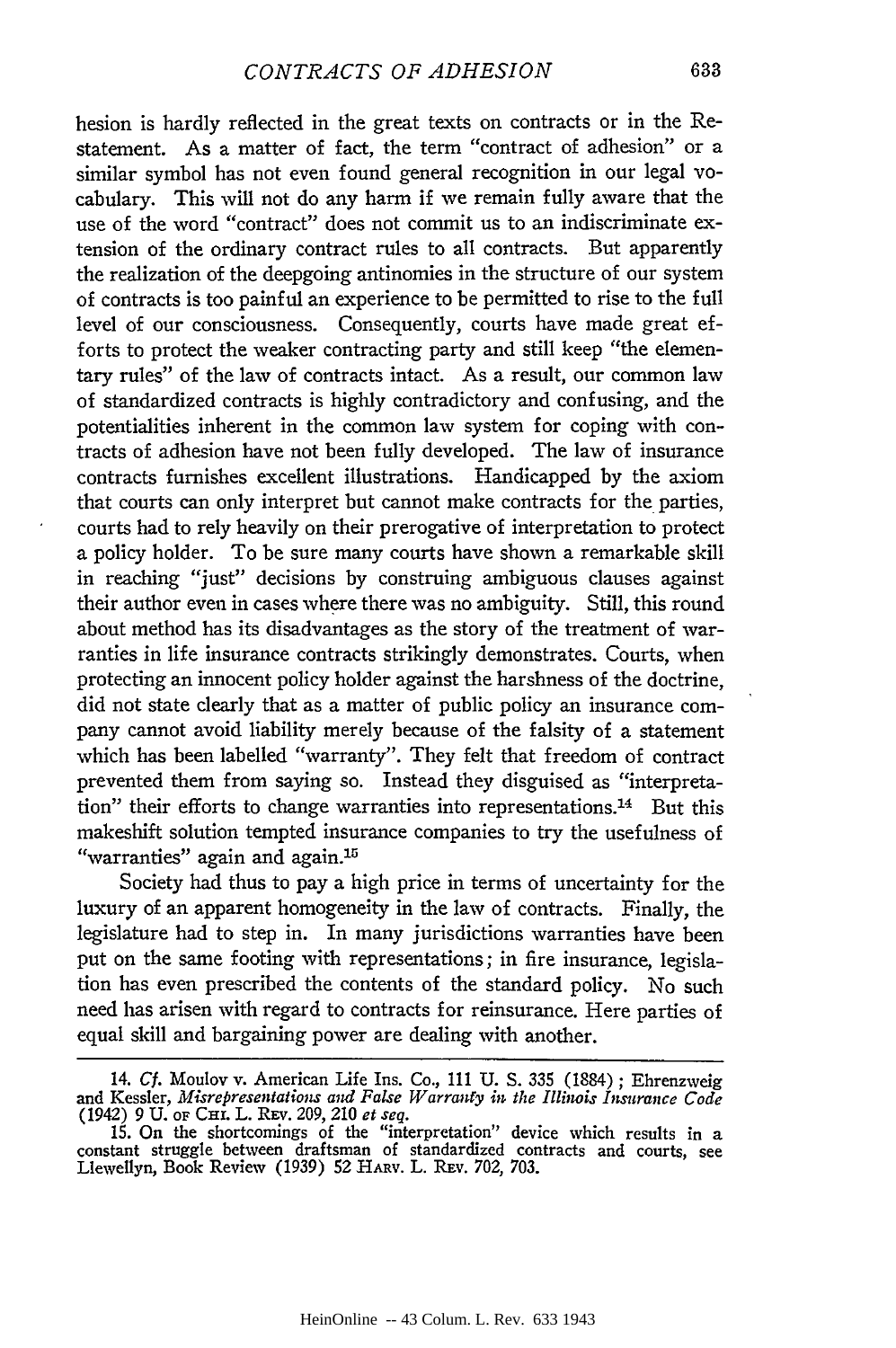Although the episode of warranties, because of the intervention of legislation, belongs largely to the past, another well known controversy still lacks a satisfactory solution. Courts have been unable to agree as to who shall bear the risk of "loss without insurance" caused by an unreasonable delay on the part of an insurance company in issuing a policy of insurance for which application has been made.<sup>16</sup> Here again the pious myth that the law of contracts is of one cloth has stood in the path of progress. The courts, because of their reliance on and preoccupation with "interpretation", were lacking experience in handling this situation.

Most courts have felt rather strongly that a recovery in contract is out of the question. According to a "thoroughly established principle of the law of contracts, within the field of which insurance largely lies", an application for insurance is a bare offer and therefore imposes no liability upon the insurance company until it is accepted. Nor does it "afford a basis for any liability by reason of delay in accepting it or the want of care in dealing with it". A decision of the Connecticut Supreme Court has summed up the arguments against an implied contract in the most persuasive form:

It is of course true that failure to act upon it may, in such a case as this, cause loss to the applicant or to those to be named beneficiaries in the policy, against which he expected to secure protection. That situation is not, however, peculiar to the insurance law; for example, one may make an offer to buy goods which he needs at a certain price, having reason to believe the price will advance, and may incur loss through the failure of the one to whom it is made to act upon the offer within a reasonable time.<sup>17</sup>

To fortify the argument we are told that an implied promise for future action would be unsupported by consideration. "No legal benefit moved from the applicant to it by reason of the offer, and any detriment which the applicant suffers is not one which was contemplated by the terms of the offer or its acceptance". This is all the more true, courts assure us. since the applicant does not agree not to seek insurance elsewhere and is at liberty to withdraw his offer any time before acceptance.<sup>18</sup>

The argument that a recovery in contract would be "contrary to the well settled principles of contract law" has influenced almost the whole of legal literature,19 particularly since applications typically contain a provision to the effect that the company shall incur no liability under the application until it has been approved by the home office and a formal

<sup>16.</sup> Prosser, *supra* note 4.

<sup>17.</sup> Swentusky v. Prudential Ins. Co., 116 Conn. 526, 534 (1933).

<sup>18.</sup> *Id.* at 534.

<sup>19.</sup> Only a few decisions have spelled out a contractual or quasi-contractual liability, for instance, Columbian Nat. Life Ins. Co. v. Lemmons, 96 Okla. 228 (1923).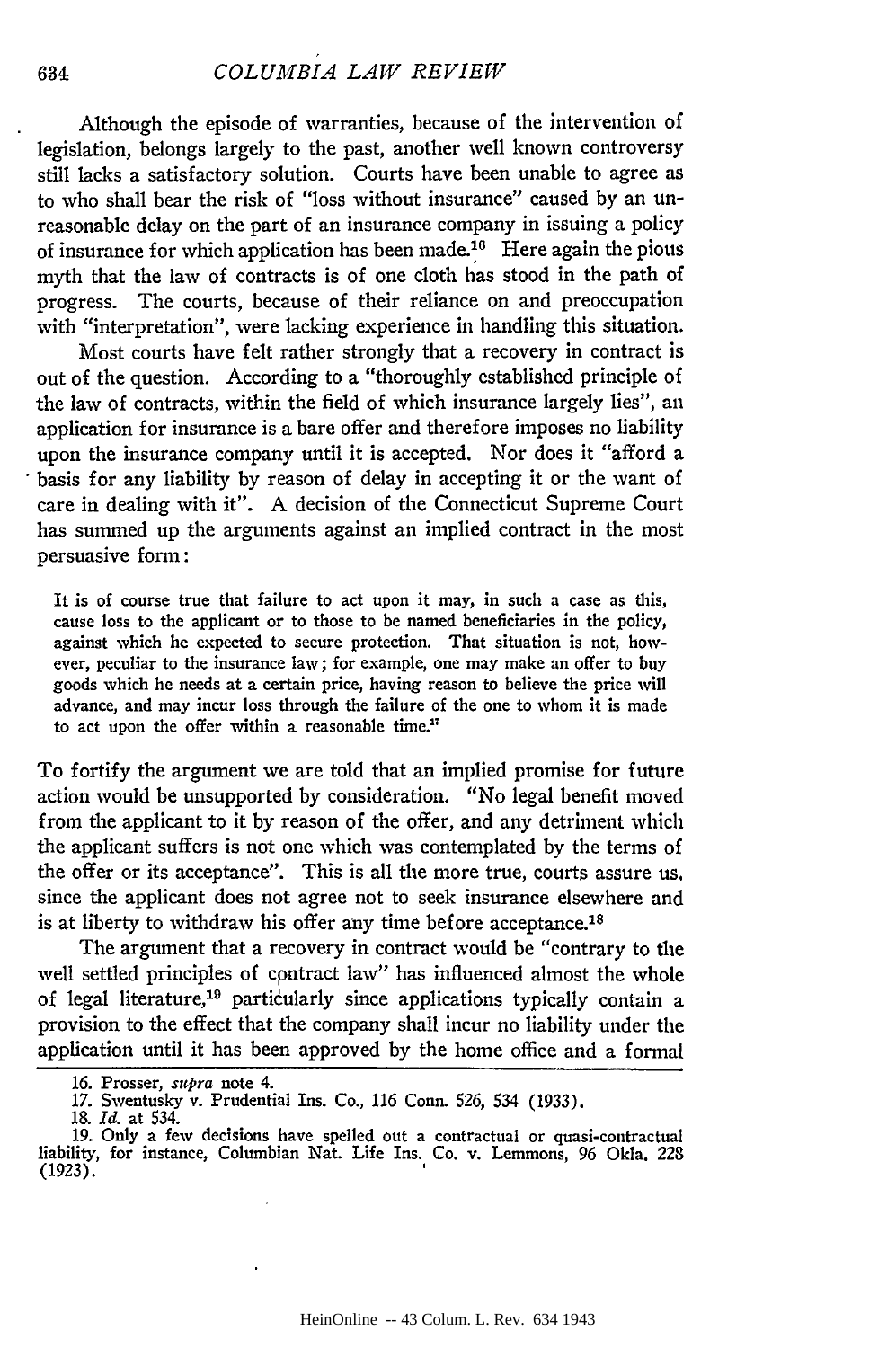policy issued and delivered.<sup>20</sup> Besides, we are informed, the assumption of an implied promise to act promptly "ignores actuality". "If a court should hold that a contract to decide expeditiously on the proposal did exist, it is believed that, within a short time, all insurance companies doing business in that jurisdiction would incorporate in their applications stipulations expressly negativing any such promise."<sup>21</sup>

And yet, although most courts subscribe to this doctrine, the majority still allows recovery by the back door, so to speak. They regard recovery ex contractu as impossible, but at the same time allow rerecovery ex *delictu*. The failure of an insurance company to take prompt action-according to these decisions-amounts to the breach of a general duty towards the public to act without undue delay on applications for acceptable risks.<sup>22</sup> The courts are sure that the policy of insurance cannot be treated like any other contract. The state, by granting a franchise to the insurance company, by regulating and supervising its business, recognizes the great social importance of insurance business; it is, therefore, in the public interest that applications for acceptable risks shall not be unduly delayed. Thus the courts pay merely lip service to the dogma that the common law of contracts governs insurance contracts. With the help of the law of torts they nullify those parts of the law of contracts which in the public interest are regarded as inapplicable. Disguised as tort law the courts recognized a liability for *culpa in contrahendo* thus making new law with regard to the formation of insurance contracts. This approach enables them to disregard the clause in- the application by means of which the company attempted to avoid liability prior to the delivery of the policy. No wonder that this line of reasoning has been sharply criticized not only for its inconsistency<sup>23</sup> but also for undermining legal certainty and the stability of the insurance business. To impose upon an insurance company, because it acts under franchise from the state, a duty to act promptly on an application

<sup>20.</sup> Prosser, *sufpra* note 4, at 40, 41. For an analysis of the function of the clause and the efforts of courts to protect the interests of the applicant by manip- ulating the symbol "delivery," see Patterson, *supra* note **11,** at 218, 221, 222. 21. Funk, *The Duty of an Insurer to Act Promptly on Applications* (1927)

<sup>75</sup> **U.** OF PA. L. REv. 207, 214. 22. Duffie v. Bankers' Life Ass'n, 160 Iowa 19, 139 N. W. 1087 (1913) ; for

further cases, Prosser, *supra* note 4, at 41 *et seq.*

**<sup>23.</sup>** Savage v. Prudential Life Ins. Co., 154 Miss. 89, 121 So. **487** (1929). "To hold that there is no contract, nor breach of a contract, in failing to insure this applicant, or to notify him that he was not insured, and then to hold that a tort arises, is to hold that there was created a legal duty, and to this we cannot subscribe." *Id.* at 489. The situation is unlike that in the early history of contract law where contractual liability was developed with the help of the action on the case. In the insurance cases contract and tort analyses represent conflicting ideologies.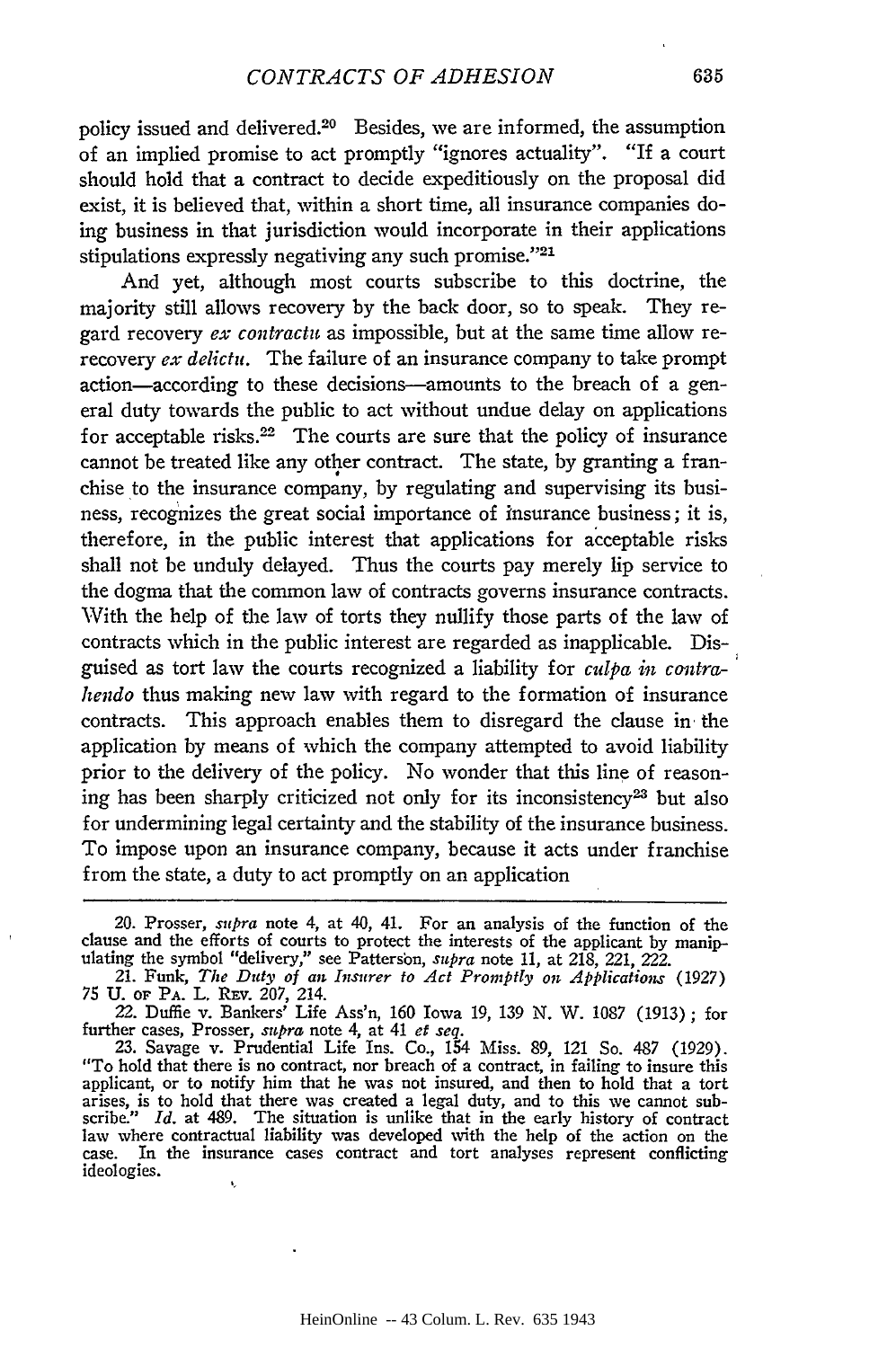would be to open a field of legal liability the limits of which we cannot encompass, and which would go far to introduce chaos in the entire business of insurance, indeed, would almost necessarily reach out into the field of other specially chartered corporations occupying not dissimilar relations to the public, as banks, utility companies, and the like. Public interest more requires that stability of the insurance business which is necessary to guard the great body of persons who enter into relations with it for their own protection and that of those dependent upon them, than it does that certain individuals should be saved the loss which may result by adherence to established legal principles.'

This line-up of arguments brings out clearly the basic issue with which the courts in the insurance cases are confronted. It is: can the unity of the law of contracts be maintained in the face of the increasing use of contracts of adhesion? The few courts which allow recovery in contract and the many which allow recovery in tort feel more or less clearly that insurance contracts are contracts of adhesion, and try to protect the weaker contracting party against the harshness of the common law and against what they think are abuses of freedom of contract. The courts denying recovery, on the other hand, cling to the belief that an application for insurance is not different from any other offer, and they are convinced that efforts to build up by trial and error a dual system of contract law must inevitably undermine the security function of all law, particularly since courts are ill equipped to decide whether and to what extent an insurance contract has compulsory features.

To be sure, the task of building up a multiple system of contract law is eminently difficult, particularly since courts are not commissions which are able to examine carefully the ramifications of the problem involved, and can see only the narrow aspect of the total problem which comes up for litigation. Equally difficult is the job of determining whether and to what extent a contract, for instance that of insurance, is a contract of adhesion. Still, the predicament to which an applicant for insurance is exposed by an unreasonable delay in handling his application is deserving of more serious consideration than the assertion that in case of unreasonable delay the applicant can withdraw his offer and apply elsewhere. The denial of liability may very well put a premium on inefficiency. It is submitted that in this respect the attitude of the courts which allow the applicant to recover as if he were insured is more realistic, provided the risk was acceptable and the insurance company, in dealing with the application, deviated from its standard pattern of behavior, on which the applicant could reasonably rely.<sup>25</sup> There has been

25. Until now decisions allowing recovery in tort have been rather lax in requiring evidence that the delay in handling the application has caused "loss with-

<sup>24.</sup> Swentusky v. Prudential Ins. Co., **116** Conn. 526, 532 **(1933).**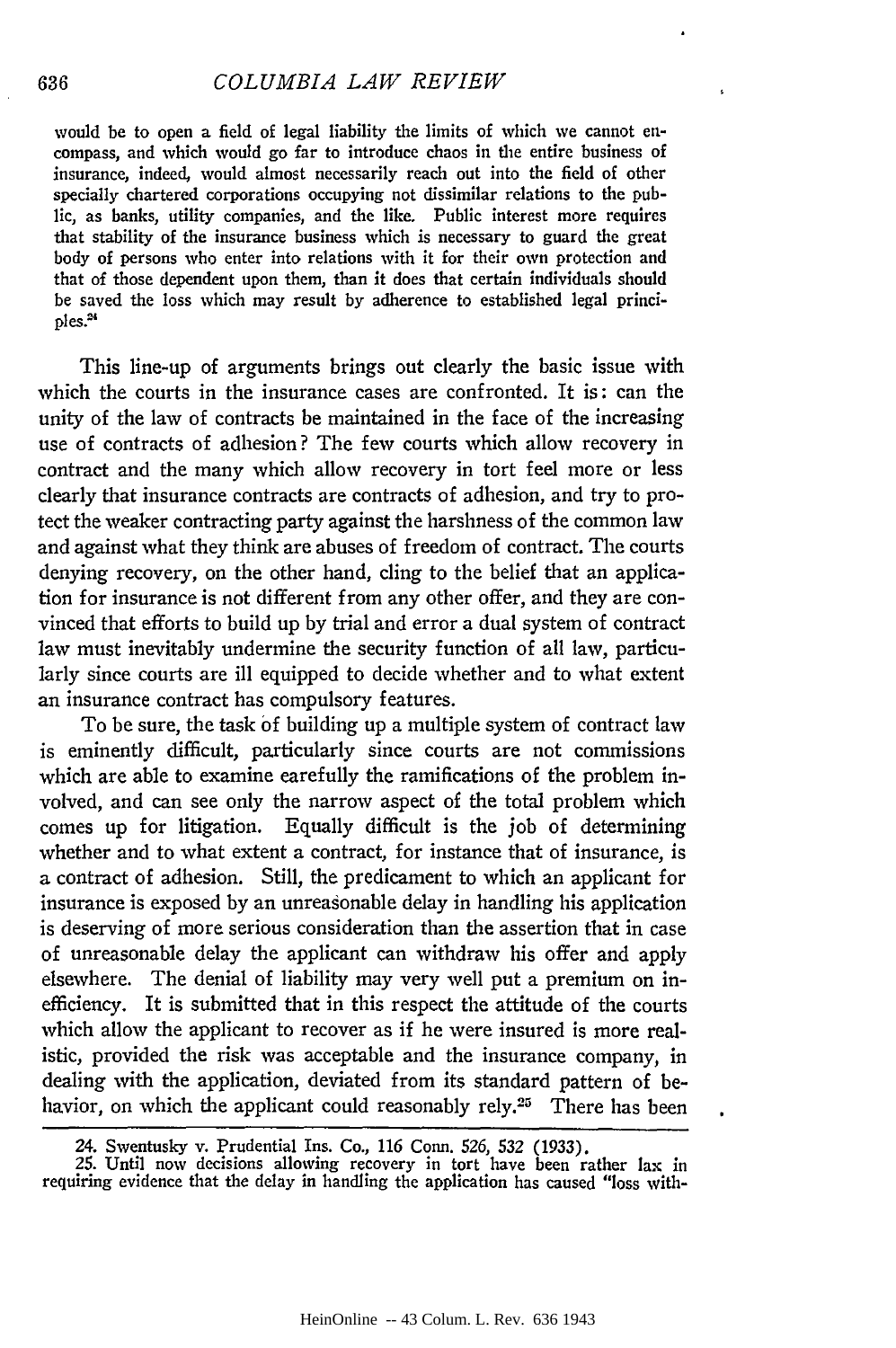no evidence that the insurance business has been unable to adjust itself to the new law created **by** the decisions allowing recovery. This is not surprising since deviations from the standard practice in handling applications which result in "loss without insurance" are the exception.<sup>26</sup>

The idea implicit in the cases which allow recovery seems very fruitful indeed. In dealing with standardized contracts courts have to determine what the weaker contracting party could legitimately expect **by** way of services according to the enterpriser's "calling", and to what extent the stronger party disappointed reasonable expectations based on the typical life situation.<sup>27</sup> It can hardly be objected that the resulting task of rewriting, if necessary, the contents of a contract of adhesion is foreign to the function of common law courts; the judge-made law in the field of constructive conditions is amply proving the opposite and refutes the contention that a contract implied in fact does not differ from an express contract except that the intention of the party is circumstantially proved.<sup>28</sup>

The task of adjusting in each individual case the common law of contracts to contracts of adhesion has to be faced squarely and not indirectly. This is possible only if courts become fully aware of their emotional attitude with regard to freedom of contract. Here lies the main obstacle to progress, particularly since courts have an understandable tendency to avoid this crucial issue **by** way of rationalizations. They prefer to convince themselves and the community that legal certainty and "sound principles" of contract law should not be sacrificed to dictates of justice or social desirability. Such discussions are hardly profitable.

To be sure, "case law and the feeling of justice are certainly not synonymous";<sup>29</sup> it is just to obey laws of which one does not approve.

out insurance." For a decision insisting that the plaintiff can recover only if he had reason to believe that a policy would be issued to him and if he were precluded to his damage from procuring other insurance, see Wallace v. Metropolitan Life Inc. Co., 212 Wis. 346, 248 **N.** W. 435 (1933). **26.** The practice of antedating insurance **by** using premium receipts is a step

in the right direction but hardly goes far enough. The applicant, if he is protected at all against the risk of delay, is only protected if he has paid the first pre-mium in full. He is not protected for instance if he has only made a down payment on the first premium, as illustrated by Swentusky v. Prudential Ins. Co., 116 Conn. 526, cited *supra* note **17.** Whether and to what'extent the applicant is protected depends further on the type of the premium receipt used. For a description of the various types of premium receipts used and their shortcomings, see Comment (1935) 44 YAIE L. **J.** 1223.

27. Llewellyn, Review (1939) 52 HARv. L. REv. 700, at 704. Llewellyn calls our attention to the case law on oral contracts to insure which indeed shows the ingenuity of common law courts in making contracts for the parties on the basis of the typical life situation. See, for instance, Aetna Ins. Co. of Hartford, Conn. v. Licking Valley Millings Co. (C. C. A. 6th, 1927) 19 Fed. (2d) 177; PATERSON,  $\frac{1}{\sqrt{3}}$  at 59 ff,  $64$  ff.

**28.** Prosser, *mpra* note 4, at 49.

**29.** M. Cohen, *Positivism and the Limits of Idealism in the Law,* PROCEEDINGS OF **THE** SIXTH INTERNATIONAL CONGRESS OF PHILOSOPHY (1927) 469, 470.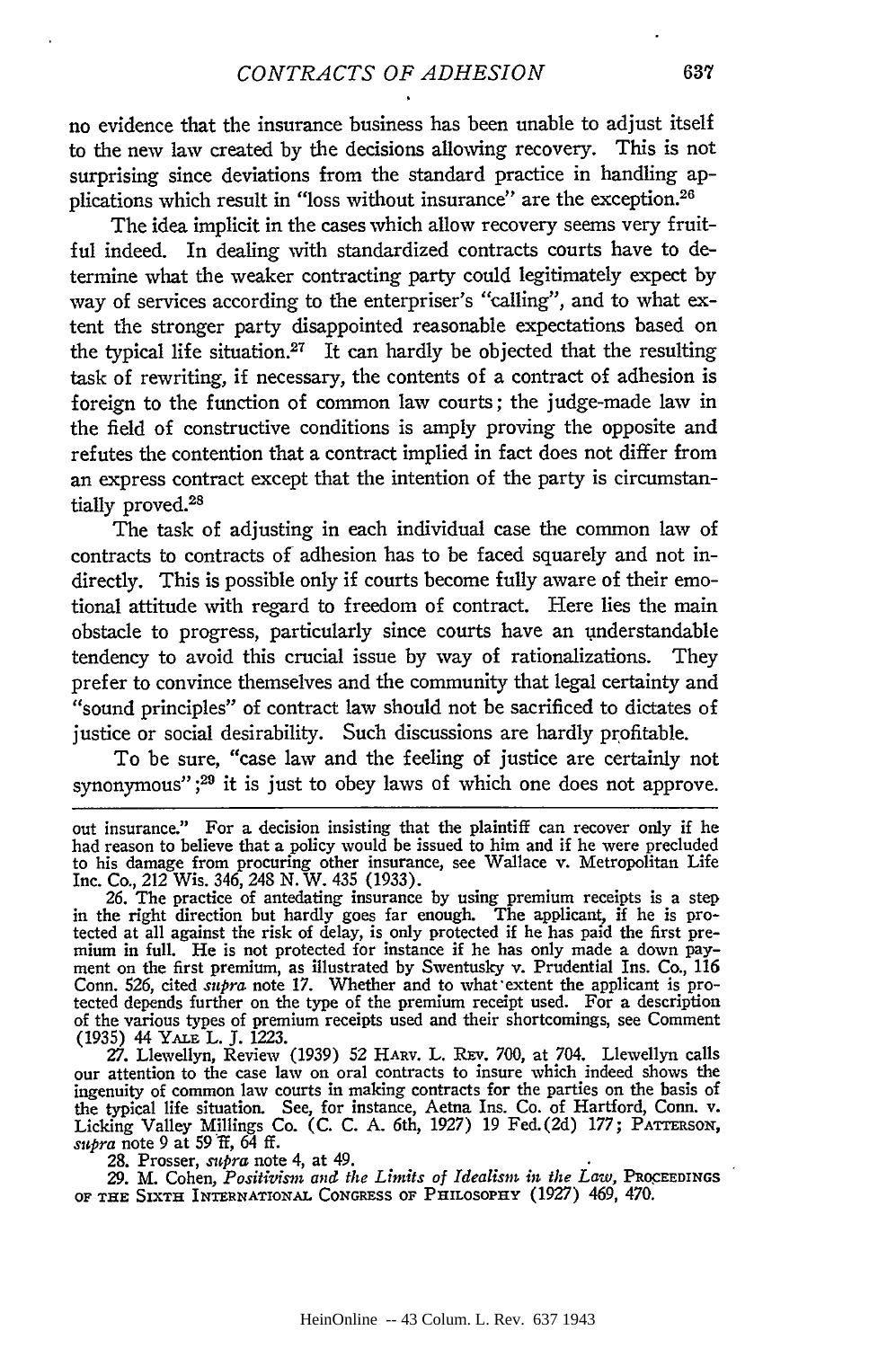But it is equally true that the rules of the common law are flexible enough to enable courts to listen to their sense of justice and to the sense of justice of the community. Just as freedom of contract gives individual contracting parties all the needed leeway for shaping the law of contract according to their needs, the elasticity of the common law, with rule and counterrule constantly competing, makes it possible for courts to follow the dictates of "social desirability". Whatever one may think about the possibility of separating the "law that is" from the "law that ought to be", this much is certain: In the development of the common law the ideal tends constantly to become the practice. And in this process the ideal of certainty has constantly to be weighed against the social desirability of change, and very often legal certainty has to be sacrificed to progress. The inconsistencies and contradictions within the legal system resulting from the uneven growth of the' law and from conflicting ideologies are inevitable.30

It is not even profitable to spend "the energy of counsel, the money of clients and the time and analysis of judges<sup> $31$ </sup> in discussing the problems presented by contracts of adhesion in terms of established legal principles and to proclaim that recovery is "contrary to the well settled principles of contract law". This approach tries to create the impression that the rules concerning the formation of contracts are a closed and harmonious system. But this is hardly the case. The doctrine of consideration, for instance, more than any other doctrine, is in a constant process of evolution, full of contradictions and inconsistencies. $32$  It has responded to -the belief in freedom of contract, as the pepper corn theory of consideration illustrates. It can also be used to protect a creditor against the risk of economic duress of his debtor *(Foakes v. Beer).33* Diametrically opposed social policies have thus been defended in the name of consideration. Furthermore, the harshness of the rule of *Thorne v. Deas*,<sup>34</sup> which

<sup>30.</sup> Still, in a time of transition like ours where the dichotomy between political freedom and economic insecurity belongs to the experience of everyday life and where the widespread feeling of economic insecurity threatens even political freedom the psychological urge to rely on the law for certainty is particularly powerful. For a penetrating psychological analysis of the emotional dilemma of modern<br>man, see FROMM, ESCAPE FROM FREEDOM (1942).<br>31. Douglas, *Vicarious Liability and Administration of Risk, 1* (1929) 38

YALE L. J. 584, 594. **32.** Corbin, *Recent Developments in the Law of Contracts* (1937) 50 HARV. L.

<sup>32.</sup> Corbin, *Recent Developments in the Law of Contracts* (1937) 50 HARV. L. REv. 449, 453 *et seq.* 

<sup>33.</sup> L. R. 9 App. Cas. 605 (1884); Sharp, *Promissory Liability, II* (1940) 7 U. or CH. L. REv. 250, 253. Thus interpreted the rule in *Foakes v. Beer* is not as conceptualistic as its critics contend.

<sup>34. 4</sup> Johns. 84 (N. Y. 1809). It is difficult to believe that the efforts on the part of some courts *[e.g.,* Comfort v. McCorkle, 149 Misc. 826, *268* N. Y. Supp. 192 (1933)] to reconcile §§ 45 and 90 of the Restatement by limiting the application of promissory estoppel to charitable subscriptions and promises to make gifts (non-commercial cases) will be successful in the long run.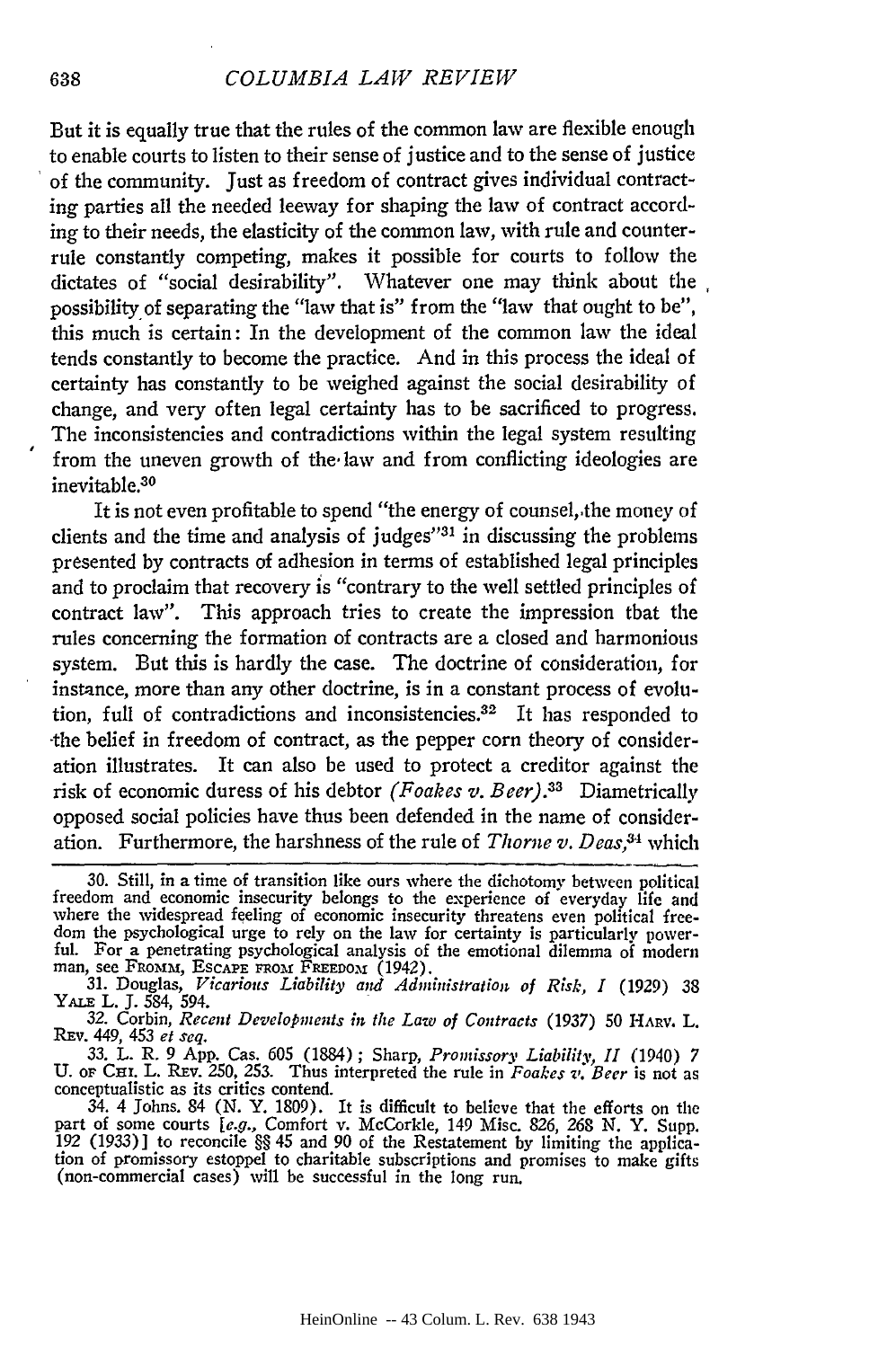seems to support the theory of the courts which deny liability in contract, is mitigated by a counter rule which is constantly gaining in strength and has found expression in Section **90** of the Restatement. Even the mere risk of reliance has been regarded sufficient consideration,<sup>35</sup> a doctrine which comes in handy here to offset the argument that the applicant could have withdrawn his application and applied for insurance elsewhere. It is true that acceptance of the application can hardly be inferred from silence for an unreasonable length of time since the standard clause in the application expressly warns the applicant that the company shall incur no liability under the application until it has been approved and a formal policy has been issued and delivered. But is this clause sufficiently unequivocal to negative not only an acceptance by silence but also an implied collateral promise (as it is technically called) to take prompt action on an application for an acceptable risk **?36** More serious is the argument that the assumption of an implied promise to act promptly is unrealistic because insurance companies, once subjected to such an implied promise, would immediately negative it by express stipulation in the policy. But is this argument not begging the question? The crucial problem is not whether insurance companies would insert such a clause but whether they could do so with impunity.

Thus, technical doctrines of the law of contracts cannot possibly provide the courts with the right answers. They convince only those courts which are already convinced. For instance, which consideration doctrine the court is going to choose as the correct one depends upon its attitude with regard **to** freedom of contract. **All** the technical doctrines resorted to by the courts in the insurance cases denying liability are in the last analysis but rationalizations of the court's emotional desire to preserve freedom of contract. Even the cases which hold the insurance company liable in tort pay tribute to the dogma; otherwise it would have been unnecessary constantly to emphasize that the plaintiff is not seeking recovery in contract. The freedom of contract' dogma is the real hero or villain in the drama of the insurance cases, but it prefers to remain in the safety of the background if possible, leaving the actual fighting to consideration and to the host of other satellites-all of which is very often confusion to the audience which vaguely senses the unreality of the atmosphere.

**<sup>35.</sup>** For a collection and discussion of authorities see Note; *Promissory Obliga-tions Based on Past Benefits or Other Moral Obligations* (1939) 7 **U.** OF **CL** L. **REV.** 124, 133 *et seq.* **36.** The risk of reliance furnishes the needed consideration. The situation is

in a way the reverse to that presented by Los Angeles Traction Co. v. Wilshire, 135 Cal. 654, 67 Pac. 1086 (1902) and similar cases envisaged by § 45 of the **RE- STATEIAENT** OF CoNTRAcrs.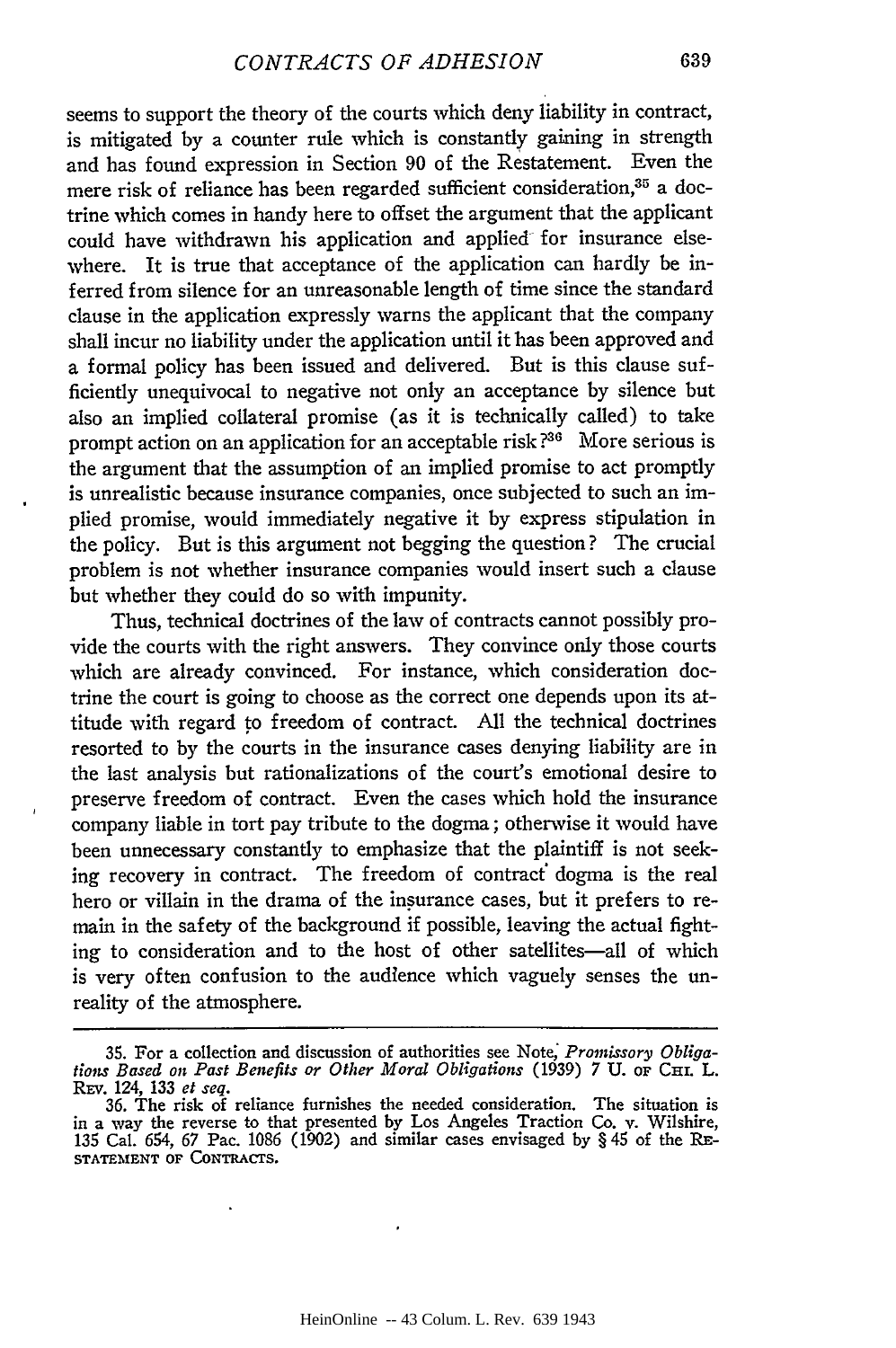Still, the tort cases are a constant though indirect challenge to the claims of the freedom of contract dogma. They keep alive the question whether or not the "received ideas"<sup>37</sup> on freedom of contract which form the background of the insurance cases represent a cultural lag.

The individualism of our rules of contract law, of which freedom of contract is the most powerful symbol, is closely tied up with the ethics of free enterprise capitalism and the ideals of justice of a mobile society of small enterprisers, individual merchants and independent craftsmen. This society believed that individual and cooperative action left unrestrained in family, church and market would not lessen the freedom and dignity of man but would secure the highest possible social justice. It was firmly convinced of a natural law according to which the individual serving his own interest was also serving the interest of the community. Profits can be earned only by supplying consumable commodities. Freedom of competition will prevent profits from rising unduly. The play of the market if left to itself must therefore maximize net satisfactions. Justice within this framework has a very definite meaning. It means freedom of property and of contract, of profit making and of trade.<sup>38</sup> Freedom of contract thus receives its moral justification. The "prestabilized harmony" of a social system based on freedom of enterprise and perfect competition sees to it that the "private autonomy" of contracting parties will be kept within bounds and will work out to the benefit of the whole.

With the decline of the free enterprise system due to the innate trend of competitive capitalism towards monopoly, the meaning of contract has changed radically. Society, when granting freedom of contract, does not guarantee that all members of the community will be able to make use of it to the same extent. On the contrary, the law, by protecting the unequal distribution of property, does nothing to prevent freedom of contract from becoming a one-sided privilege. Society, by proclaiming freedom of contract, guarantees that it will not interfere with the exercise of power by contract. Freedom of contract enables enterprisers to legislate by contract and, what is even more important, to legislate in a substantially authoritarian manner without using the appearance of authoritarian forms. Standard contracts in particular could thus become effective instruments in the hands of powerful industrial and commercial overlords enabling them to impose a new feudal order of their own making upon a vast host of vassals.<sup>39</sup> This spectacle is all the more fascinating since not more than a hundred years ago contract ideology had been success-

<sup>37.</sup> Pound, *The New Feudalism* (1930) 16 A. B. **A. J.** 553, *554.*

**<sup>38.</sup>** See Hamilton, *Competition,* 2 **ENCYc.** Soc. Sci. 141, 142. **39.** See Note, *"Mutuality" in Exclusive Sales Agency Agreements* (1931) 31

COLUMBIA LAw **Rv. 830** *et seq.*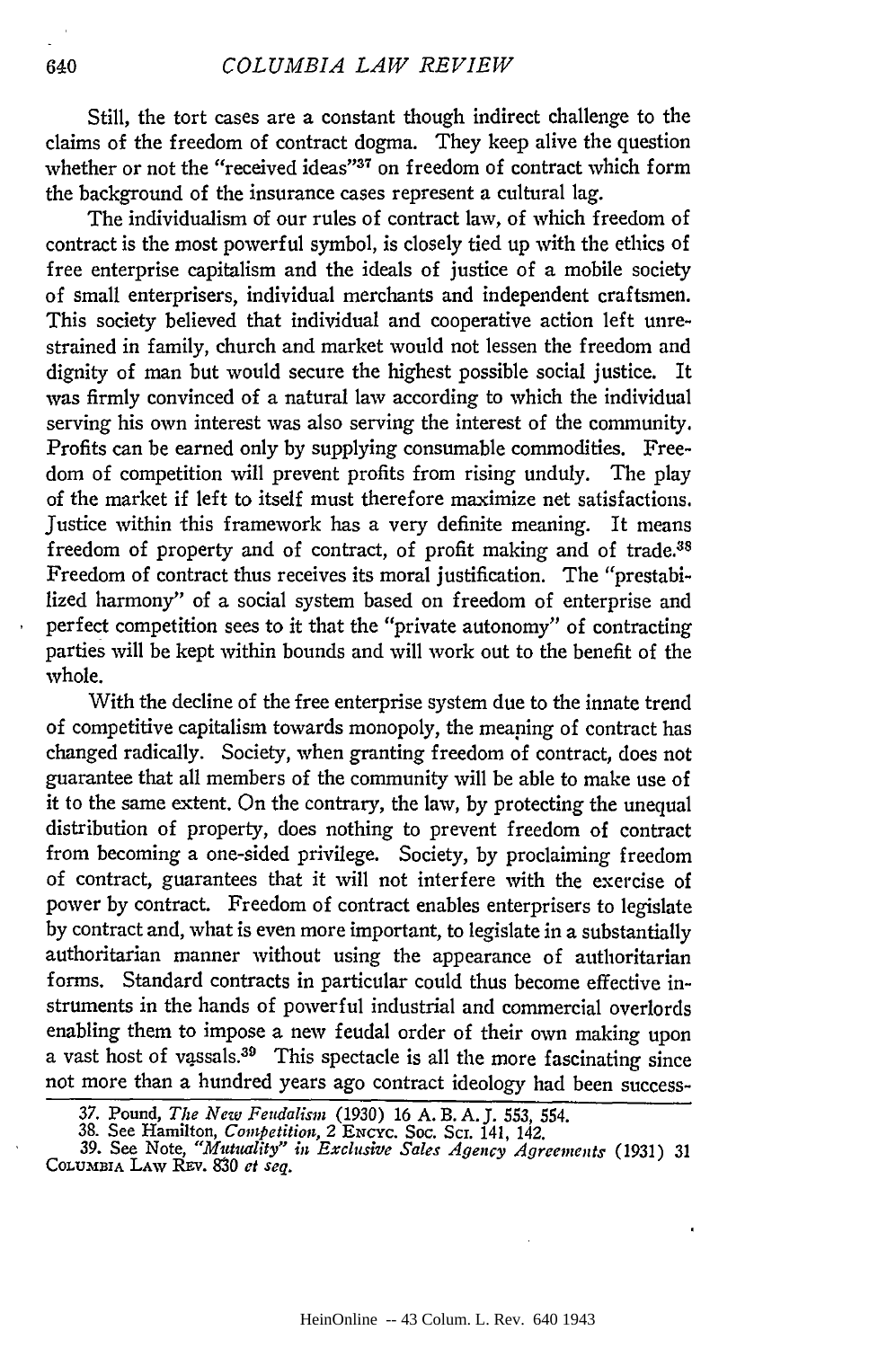fully used to break down the last vestiges of a patriarchal and benevolent feudal order in the field of master and servant *(Priestley v. Fowler).* Thus the return back from contract to status which we experience today was greatly facilitated by the fact that the belief in freedom of contract has remained one of the firmest axioms in the whole fabric of the social philosophy of our culture.

The role played by contract in the destruction of the institutional framework of capitalistic society is constantly obscured to the lawyer by the still prevailing philosophy of law which neglects to treat contract as the most important source of law. According to conventional theory contract is only a convenient label for a number of "operative facts" which have the consequences intended by the parties if the law so ordains.<sup>40</sup> In this respect the great philosophers of natural law thought quite differently: society, in proclaiming freedom of contract—according to their teaching-has delegated to individual citizens a piece of sovereignty which enables them to participate constantly in the law making process. Freedom of contract means that the state has no monopoly in the creation of law. The consent of contracting parties creates law also. The lawmaking process is decentralized. As a result, law is not an order imposed by the state from above upon its citizens; it is rather an order created from below. This was a realistic insight.<sup>41</sup> Unwarranted, however, was the optimistic belief that capitalism meant a permanent advance over the preceding'social system, feudalism, because of the fact that contract and not status had become the chief means of social integration. Nor can we subscribe to the thesis of natural law philosophers that the progress in any society towards freedom is to be measured by the extent to which all political relations can be reduced to contract, "the perfect form of obligation".

In the happy days of free enterprise capitalism the belief that contracting is law making had largely emotional importance. Law making by contract was no threat to the harmony of the democratic system. On the contray it reaffirmed it. The courts, therefore, representing the community as a whole, could remain neutral in the name of freedom of contract. The deterioration of the social order into the pluralistic society of our days with its powerful pressure groups was needed to make the wisdom of the contract theory of the natural law philosophers meaningful to us. The prevailing dogma, on the other hand, insisting that contract is *only* a set of operative facts, helps to preserve the illusion that the "law" will protect the public against any abuse of freedom of contract.

<sup>40. 1</sup> WILIsToN, CONTRACTS (rev. ed. 1936) § 1; RESTATEMENT, **CONTRACrS** (1932) § 1; Pound, *Contract,* 2 **ENcYc.** Soc. Sci. 323.

<sup>41.</sup> See M. Cohen, *The Basis of Contract* (1933) 46 HARV. L. Rzv. *553,* 585.